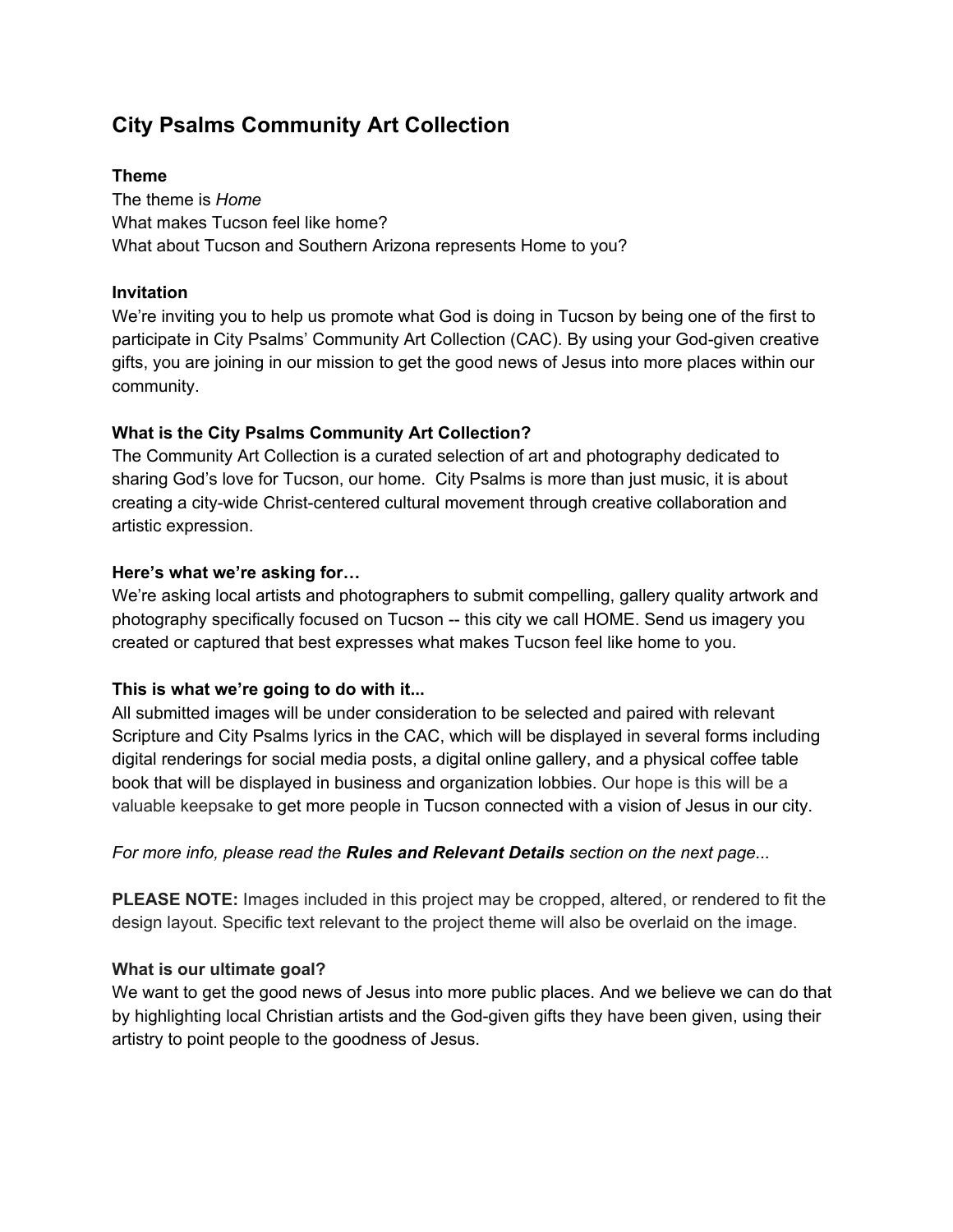#### **Rules and Relevant Details**

- This is a Christ-centered project for the purpose of connecting the love of Jesus with the city of Tucson.
- Entries must follow the artistic theme and must be Tucson specific.
- No offensive material.
- Competition is open to all 2 and 3-dimensional artists. Video is excluded.
- Competition is open to amateur and professional artists.
- Artists of any age may apply.
- All entries will be considered, however not all entries will be selected for inclusion in the Community Art Collection. *Please see CRITERIA FOR JUDGING on the next page.*
- Entries must not be previously or exclusively licensed elsewhere.
- Entry files must be submitted in JPG format and at least 300 dpi (If you need a professional photographer, we have people we can recommend). *Please see DIGITAL IMAGE REQUIREMENTS on the next page.*
- Entries must include full name, title of the artwork (if there is one), creation date, medium, a headshot, and a brief bio. *Please see ARTIST BIOGRAPHY on the next page.*
- Experimental and mixed techniques are welcome.
- Submitted entries will only be considered once the artist signs a waiver giving City Psalms the right to publish and reproduce.
- All selected and non-selected entries, with a signed waiver, grant City Psalms the right to publish and reproduce the submitted image in any form (including, but not limited to, social media posts, physical print, etc.). *Please see USE RIGHTS on the next page.*
- All creative property rights will remain in sole ownership of the artists and all physical renderings will remain in possession of the artist (please read carefully the Artist Release Form).
- Artists can submit more than one entry.
- Selected artists will receive...
	- $\circ$  A featured section in the upcoming City Psalms coffee table book with their personal bio prominently displayed
	- A personal copy of the upcoming City Psalms coffee table book
	- Special social media posts displaying their winning work and artist information

## **Click here to [submit](https://docs.google.com/forms/d/e/1FAIpQLSdcCEKWq-y76j4XZKGhxVGLmdJRafHnEefZe35kBDvludqNcQ/viewform?usp=sf_link) an entry.**

## **Submission deadline is September 3, 2020**

If you have questions regarding the competition theme or rules, please contact us at **communityartcollection@gmail.com**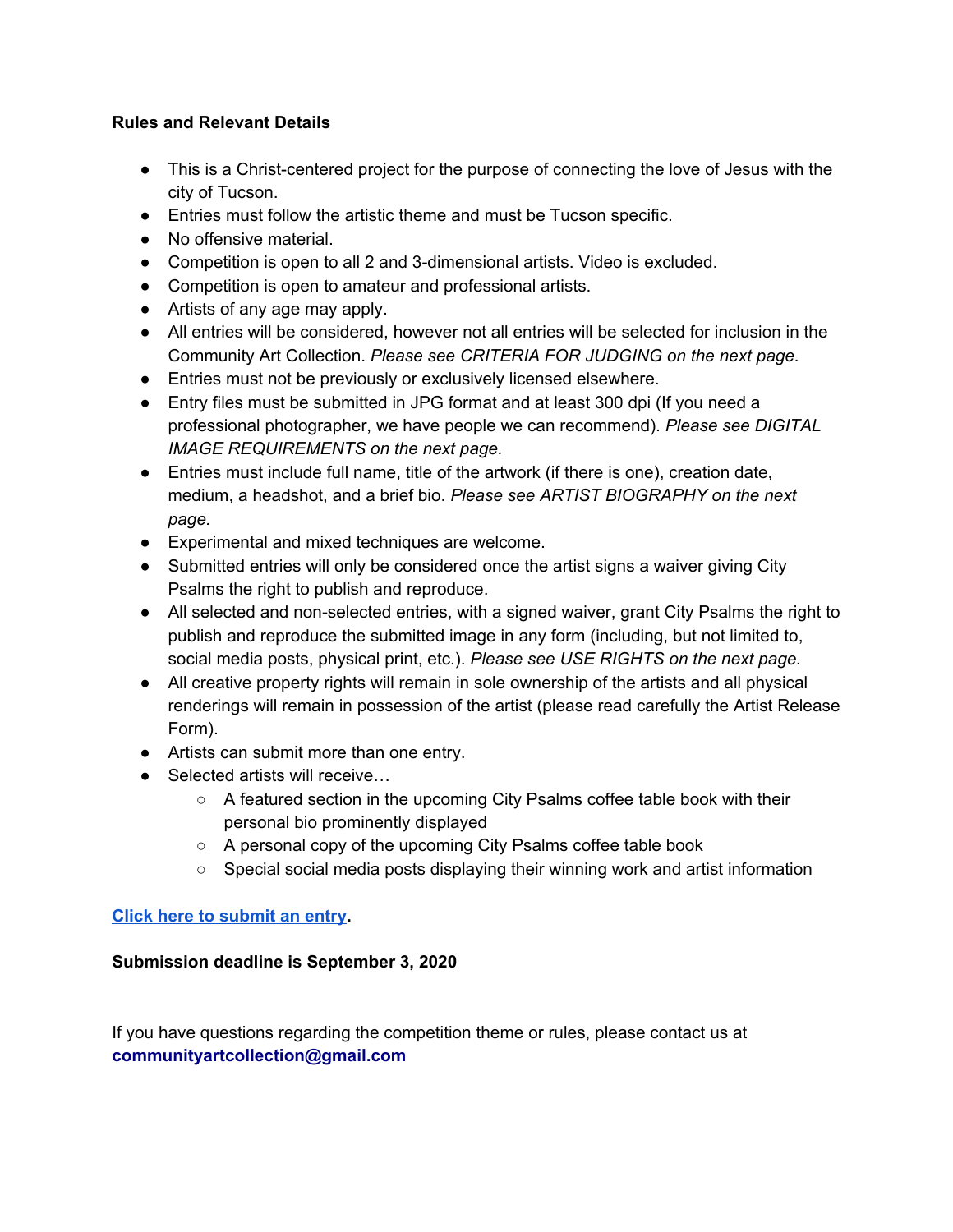## DIGITAL IMAGE REQUIREMENTS

Digital image files must meet the following specifications:

- JPEG File Format
- Minimum 4000 Pixels on the shortest edge (may change once book and print sizes are determined)
- Minimum 300 DPI
- sRGB color space (may change once book and print sizes are determined)

# ARTIST BIOGRAPHY:

When submitting your entries, we ask that you provide a short bio (150-word limit), written in the third person (a little bit about yourself such as, how long you've spent in Tucson past or present, your particular art form and how long you've been practicing it, your artistic inspiration, any special techniques used, any prior exhibitions… anything that you might like people to know about you). Also, include your website URL.

## IMAGE ALTERING:

Images included in this project may be cropped, altered, or rendered to fit the design layout. Specific text relevant to the project theme will also be overlaid on the image.

## NOTE:

In the final evaluation and for our choices for the top exhibition selections, we will select the artist who has provided us with a complete bio versus an artist who did not, therefore it is important to provide this information to us. Poorly written bios or any bios that have exceeded the word limit will be edited.

## ACCEPTANCE NOTIFICATION:

Every artist and photographer will be contacted by email to notify them whether their work has been chosen or not.

## CRITERIA FOR JUDGING:

The artwork submitted to our competitions will be judged based on the following elements of artistic expression:

- Interpretation and the clarity of the theme to the viewer.
- Creativity and originality of the depicted theme.

• Quality of artistic composition and overall design based on the theme. Overall impression of the art. What is the effect of the artwork in general and as a whole? Overall, does the artwork stand on its own as a complete and outstanding work of art?

## USE RIGHTS:

Artists who submit their artwork to the Community Art Collection (CAC) agree to the following; That City Psalms be granted usage of the chosen artwork, only for display, marketing and promotional purposes for City Psalms, and for any future City Psalms themed art exhibitions and